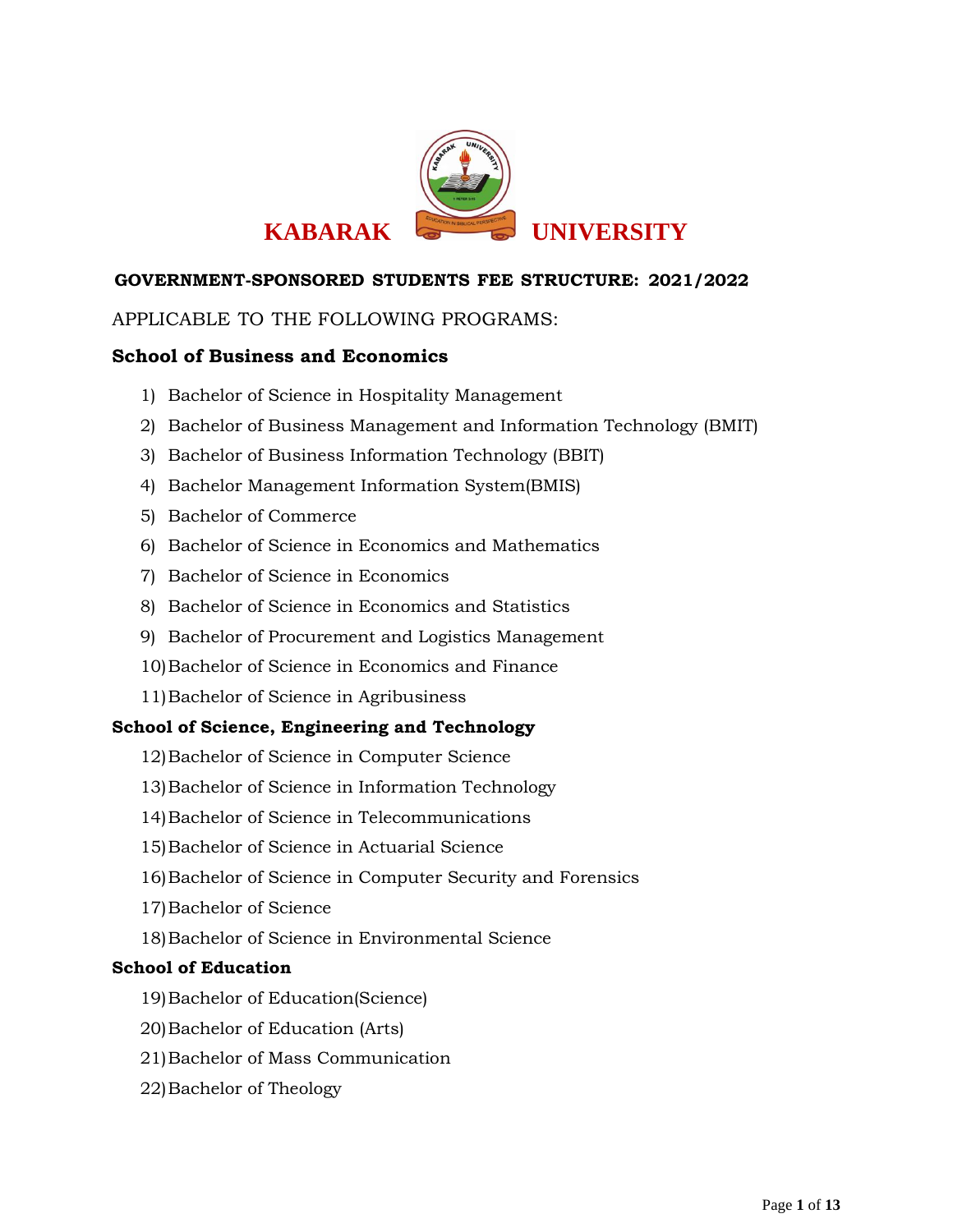# **School of Law**

23)Bachelor of Laws

# **School of Music and Performing Arts**

24)Bachelor of Music Production Technology

25)Bachelor of Music Theory, Composition and Performance

| <b>Semester</b>              | <b>Tuition Fee</b> | Admin. Fee | <b>Total</b> |
|------------------------------|--------------------|------------|--------------|
| Year 1 Semester 1            | 8,000              | 28,350     | 36,350       |
| Year 1 Semester 2            | 8,000              | 21,800     | 29,800       |
| Year 2 Semester 1            | 8,000              | 20,800     | 28,800       |
| Year 2 Semester 2            | 8,000              | 21,800     | 29,800       |
| <b>Year 3 Semester 1</b>     | 8,000              | 20,800     | 28,800       |
| Year 3 Semester 2            | 8,000              | 21,800     | 29,800       |
| <b>Industrial Attachment</b> | 0.00               | 12,000     | 12,000       |
| <b>Year 4 Semester 1</b>     | 8,000              | 20,800     | 28,800       |
| <b>Year 4 Semester 2</b>     | 8,000              | 21,800     | 29,800       |
| <b>TOTAL</b>                 | 64,000             | 189,950    | 253,950      |

## **Notes:**

- 1) Tuition and administrative fees are payable by the student to the University.
- 2) Administrative fee does not include accommodation and catering expenses.

## **Other Charges**

- 3) Kabarak University Partners Association (KUPA) fee (Kshs. 1,000) is payable once every calendar year and is not part of the Administrative fee.
- 4) Per unit charge Kshs. 10,000 is payable by the student to the University. This is applicable if the student registers a retake for the unit.
- 5) Per unit charge for Bachelor of Laws is Kshs. 15,000 payable by the student to the University. This is applicable if the student registers a retake for the unit.
- 6) Students in the School of Law shall pay an additional Kshs 1,500.00 for Moot Court activities – Payable every semester.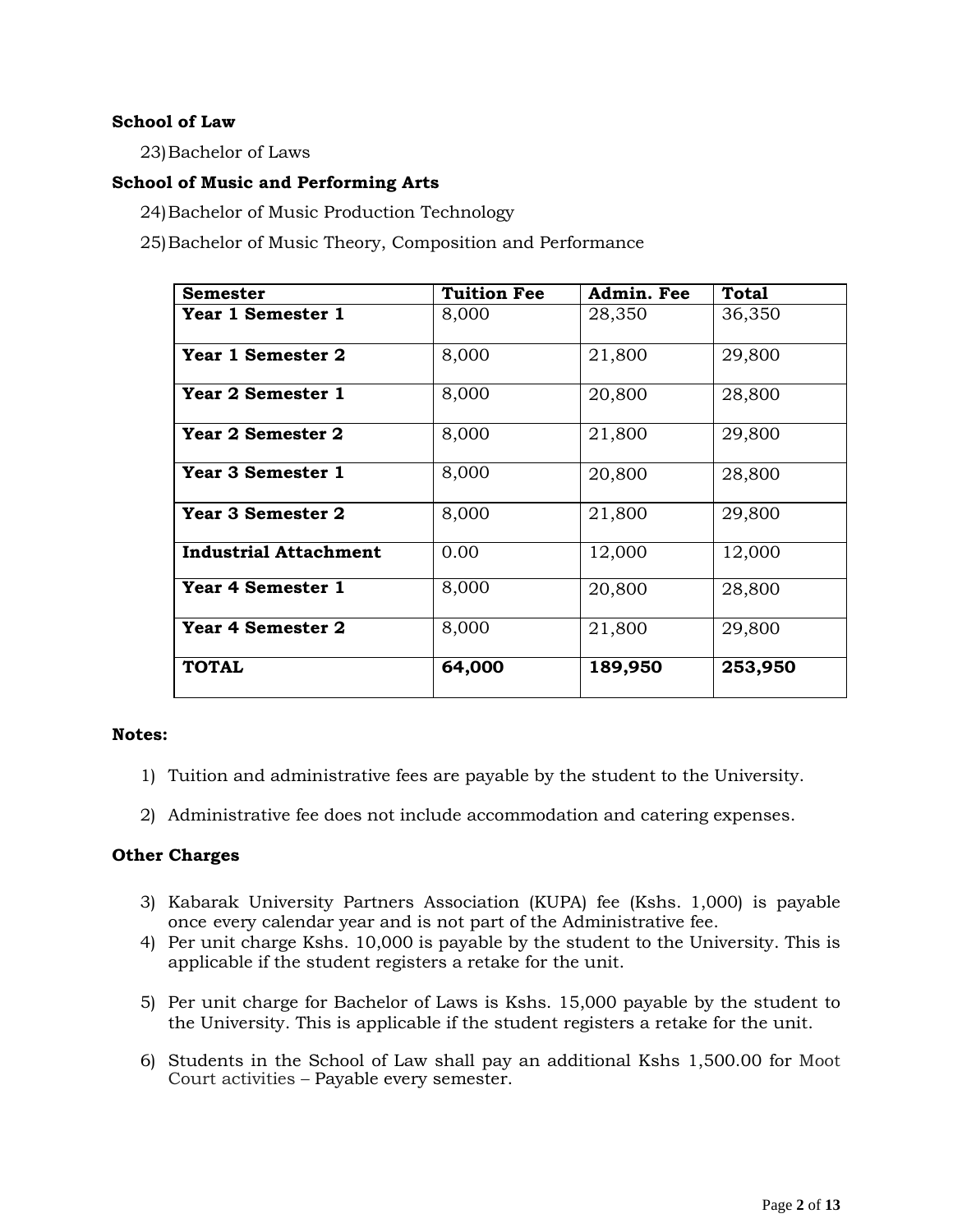7) Graduation Fee – Kshs. 6,500 – payable in the last semester before graduation.

# **Students Initiated Associations**

The rates for the following fees are voluntarily set by the students out of their own initiatives:

- 1) Students in the School of Business shall pay Kshs 500.00 for Kabarak University Business Students Association (KUBSA) – Payable every semester.
- 2) Students in the School of Education shall pay Kshs 200.00 for Kabarak University Education Students Association (KUESA) – Payable every semester.
- 3) Students in the School of Law shall pay an additional Kshs 3,000.00 for Kabarak University Law Student Association (KULSA) – Payable once in Y1S1 only.
- 4) Students in the School of Music and Performing Arts shall pay an additional Kshs. 6,000 for Musical Instruments and Kshs. 4,000 for Music Practicals – Payable every semester.

# **The University reserves the right to adjust fees from time to time.**

#### *Kabarak University Moral Code*

As members of Kabarak University family, we purpose at all times and in all places, to set apart in one's heart, Jesus as Lord. (1 Peter 3:15)

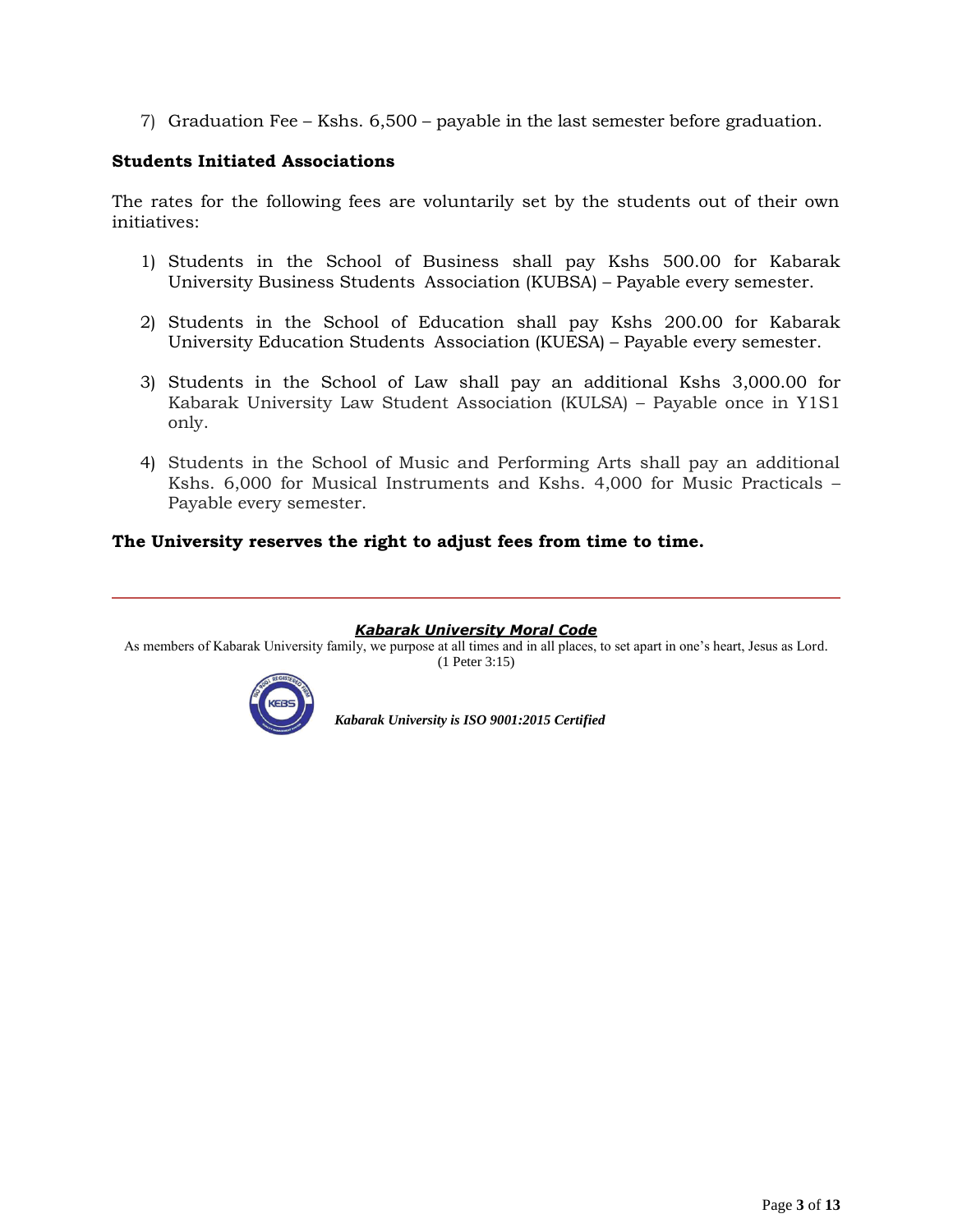

| <b>Semester</b>                  | <b>Tuition Fee</b> | Admin. Fee | <b>Total</b> |
|----------------------------------|--------------------|------------|--------------|
| <b>Y1S1</b>                      | 8,000              | 28,350     | 36,350       |
| <b>Y1S2</b>                      | 8,000              | 21,800     | 29,800       |
| <b>Y1S3</b>                      | 8,000              | 20,800     | 28,800       |
| <b>Y2S1</b>                      | 8,000              | 20,800     | 28,800       |
| <b>Y2S2</b>                      | 8,000              | 21,800     | 29,800       |
| <b>Y2S3</b>                      | 8,000              | 20,800     | 28,800       |
| <b>Y3S1</b>                      | 8,000              | 20,800     | 28,800       |
| <b>Y3S2</b>                      | 8,000              | 21,800     | 29,800       |
| <b>Y3S3</b>                      | 8,000              | 20,800     | 28,800       |
| <b>Y4S1</b>                      | 8,000              | 20,800     | 28,800       |
| <b>Y4S2</b>                      | 8,000              | 21,800     | 29,800       |
| Y4S3 (Clinical<br>Practicum fee) | 0.00               | 15,000     | 15,000       |
| <b>TOTAL</b>                     | 88,000             | 255,350    | 343,350      |

# **BACHELOR OF SCIENCE IN NURSING**

# **Notes:**

- 1) Tuition and administrative fees are payable by the student to the University.
- 2) Administrative fee does not include accommodation and catering expenses.

# **Other Charges**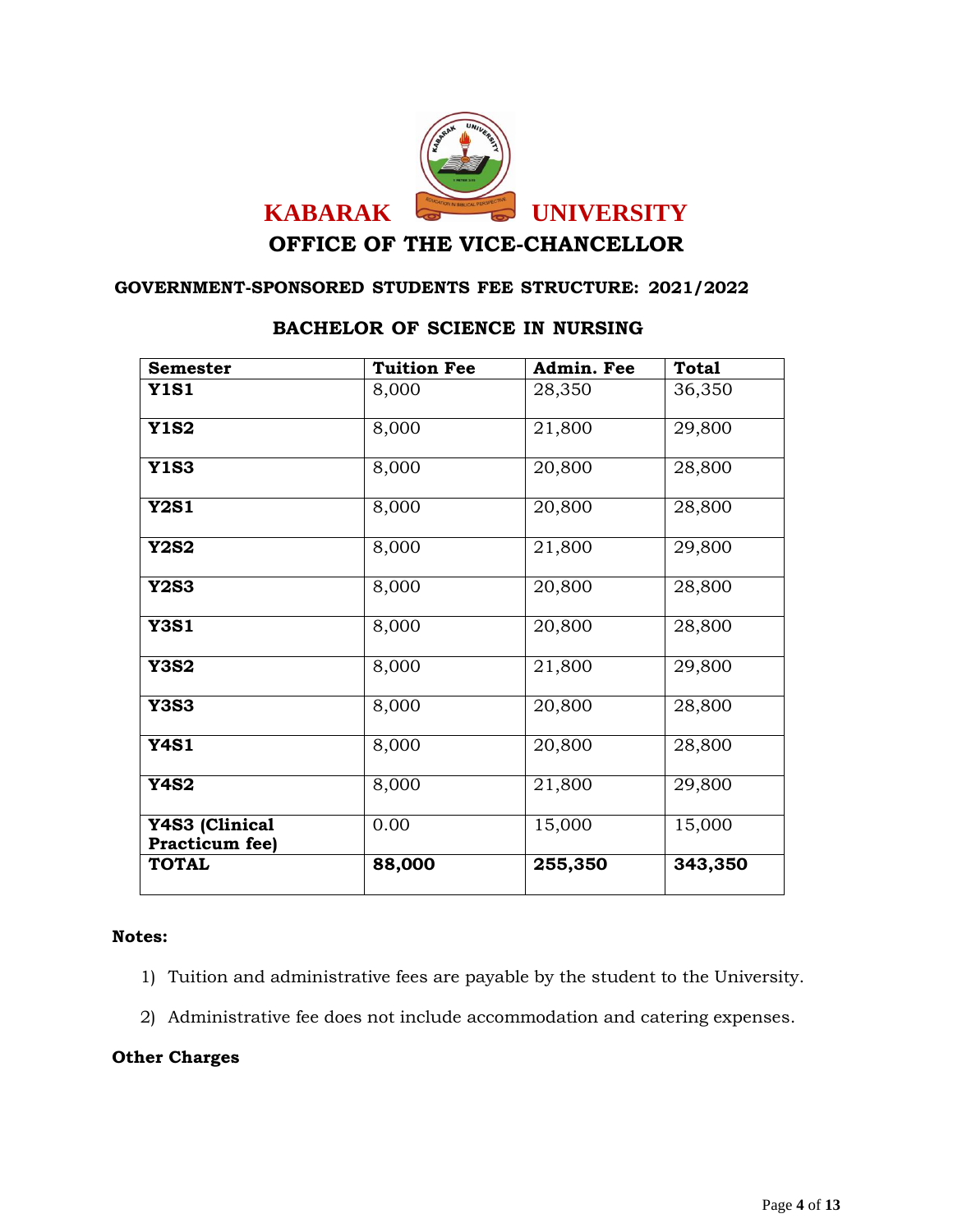- 1) Kabarak University Partners Association (KUPA) fee (Kshs. 1,000) is payable once every calendar year and is not part of the Administrative fee.
- 2) Per unit charge Kshs. 10,000 is payable by the student to the University. This is applicable if the student registers a retake for the unit.
- 3) Graduation Fee Kshs. 6,500 payable in the last semester before graduation.
- 4) The student shall buy personal learning instruments such as stethoscope, etc.
- 5) Clinical Practicum fee Kshs. 15,000 per semester from Year 2 Semester 1 up to Year 4 Semester 3.
- 6) Per unit charge Kshs. 10,000 is payable to the University by the student. This is applicable if the student registers a retake for the unit.
- 7) Graduation Fee Kshs. 6,500 payable in the last semester before graduation.

# **The University reserves the right to adjust fees from time to time.**

#### *Kabarak University Moral Code*

As members of Kabarak University family, we purpose at all times and in all places, to set apart in one's heart, Jesus as Lord. (1 Peter 3:15)

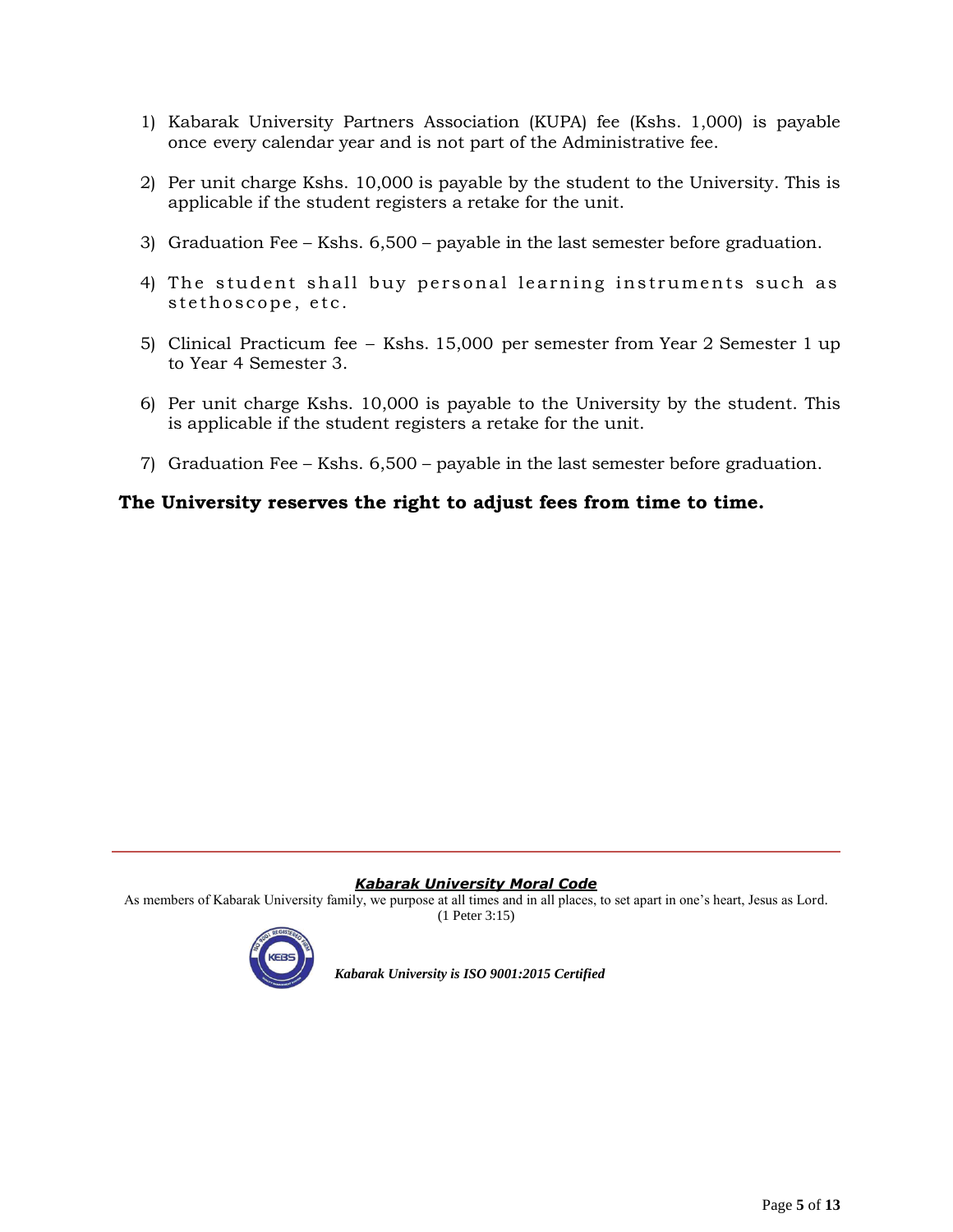

# **BACHELOR OF SCIENCE IN CLINICAL MEDICINE**

| <b>Semester</b>                  | <b>Tuition Fee</b> | Admin. Fee          | <b>Total</b> |
|----------------------------------|--------------------|---------------------|--------------|
| <b>Y1S1</b>                      | 8,000              | 28,350              | 36,350       |
| <b>Y1S2</b>                      | 8,000              | $\overline{21,800}$ | 29,800       |
| <b>Y1S3</b>                      | 8,000              | 20,800              | 28,800       |
| <b>Y2S1</b>                      | 8,000              | $\overline{20,}800$ | 28,800       |
| <b>Y2S2</b>                      | 8,000              | 21,800              | 29,800       |
| <b>Y2S3</b>                      | 8,000              | 20,800              | 28,800       |
| <b>Y3S1</b>                      | 8,000              | 20,800              | 28,800       |
| <b>Y3S2</b>                      | 8,000              | 21,800              | 29,800       |
| Y3S3 (Clinical<br>Practicum fee) | 0.00               | 15,000              | 15,000       |
| <b>Y4S1</b>                      | 8,000              | 20,800              | 28,800       |
| <b>Y4S2</b>                      | 8,000              | 21,800              | 29,800       |
| <b>Y4S3</b>                      | 8,000              | 20,800              | 28,800       |
| <b>TOTAL</b>                     | 88,000             | 255,350             | 343,350      |

# **Notes:**

- 1) Tuition and administrative fees are payable by the student to the University.
- 2) Administrative fee does not include accommodation and catering expenses.

# **Other Charges**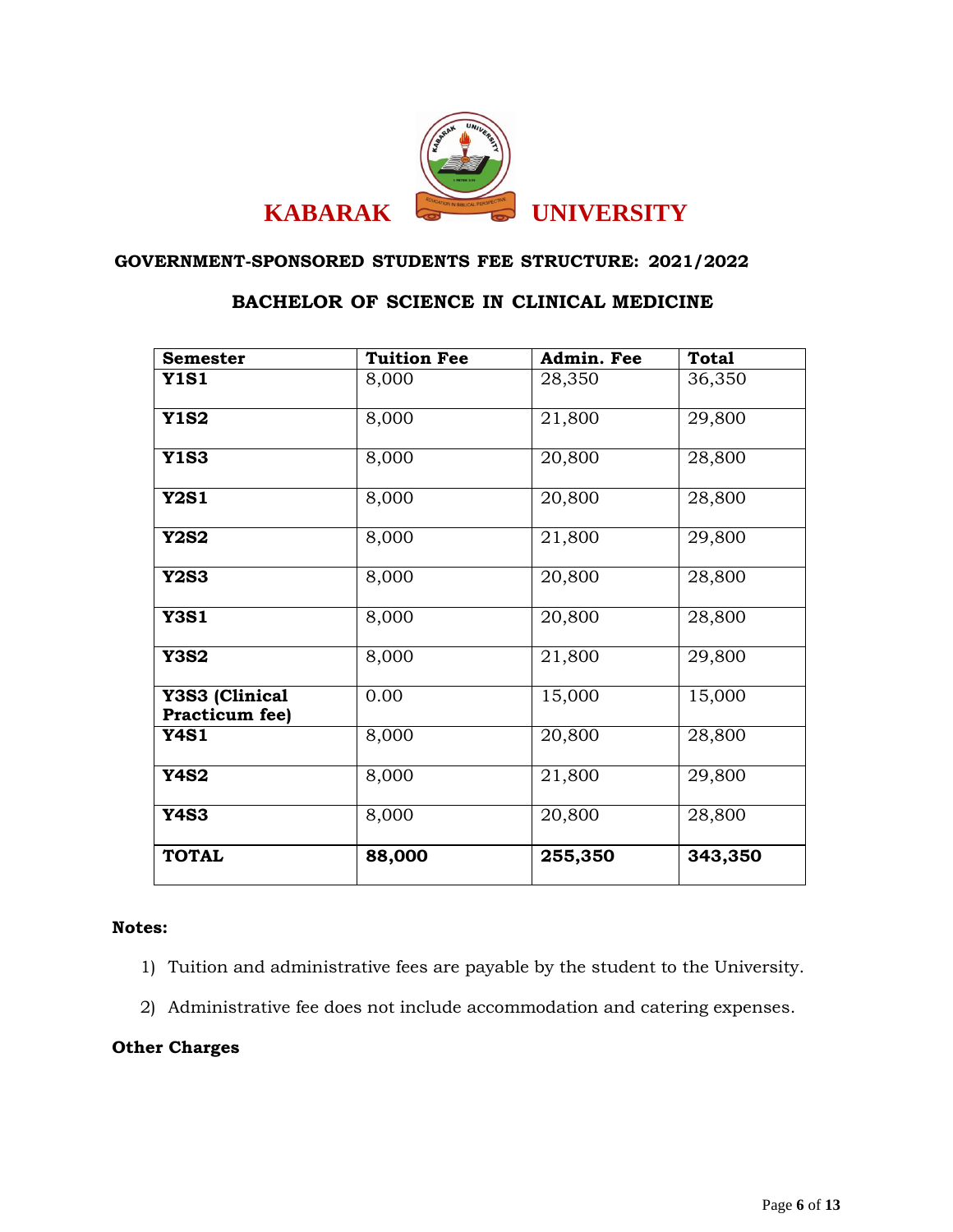- 1) Kabarak University Partners Association (KUPA) fee (Kshs. 1,000) is payable once every calendar year and is not part of the Administrative fee.
- 2) Per unit charge Kshs. 10,000 is payable by the student to the University. This is applicable if the student registers a retake for the unit.
- 3) Graduation Fee Kshs. 6,500 payable in the last semester before graduation.
- 4) Clinical Practicum fee Kshs. 15,000 per semester from Year 2 Semester 2 up to Year 4 Semester 3.

**The University reserves the right to adjust fees from time to time.**

#### *Kabarak University Moral Code*

As members of Kabarak University family, we purpose at all times and in all places, to set apart in one's heart, Jesus as Lord. (1 Peter 3:15)

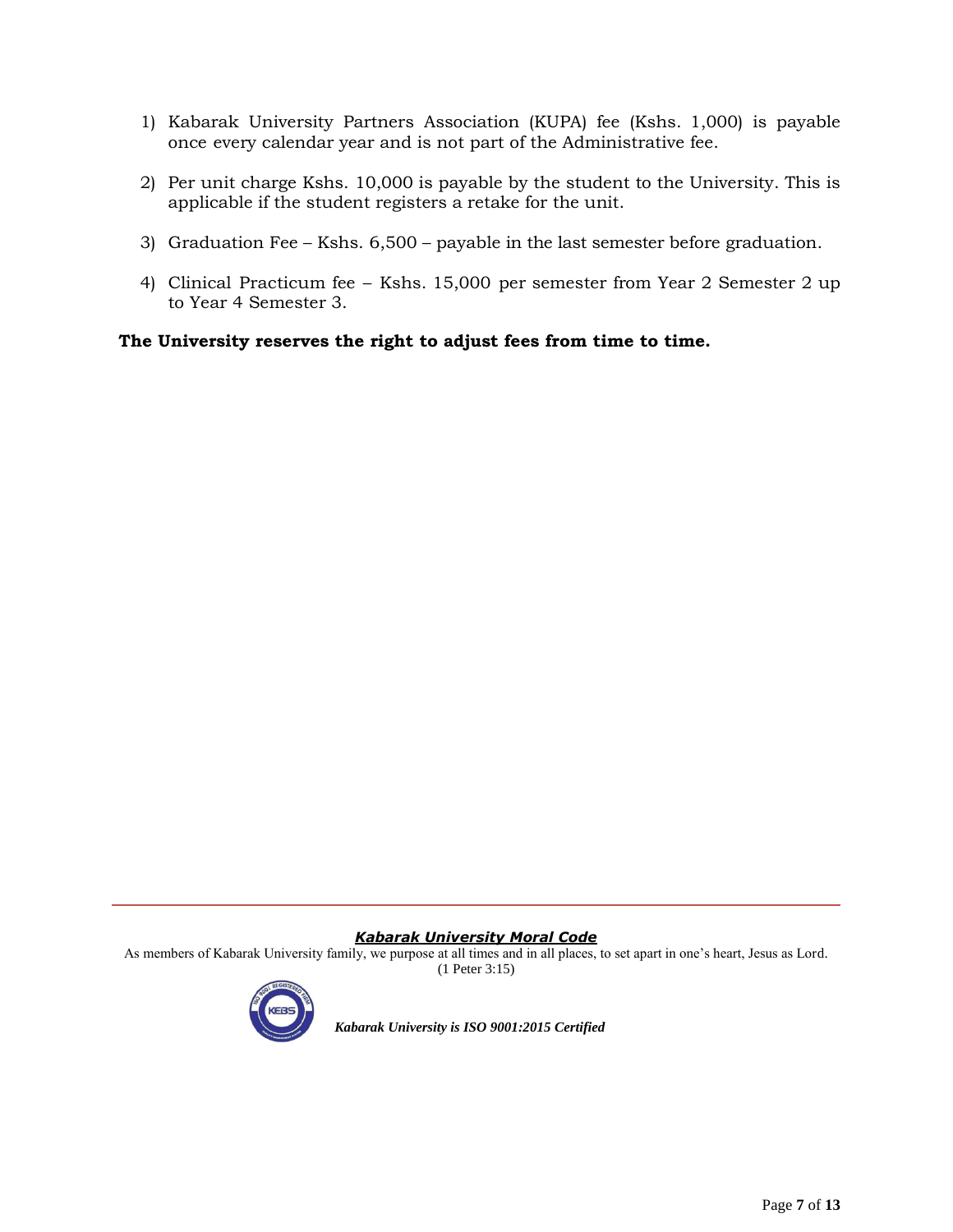

# **BACHELOR OF PHARMACY**

| <b>Semester</b>   | <b>Tuition Fee</b> | Admin. Fee | <b>Total</b> |
|-------------------|--------------------|------------|--------------|
| <b>Y1S1</b>       | 8,000              | 29,350     | 37,350       |
| <b>Y1S2</b>       | 8,000              | 22,800     | 30,800       |
| <b>Y1S3</b>       | 8,000              | 21,800     | 29,800       |
| <b>Y2S1</b>       | 8,000              | 21,800     | 29,800       |
| <b>Y2S2</b>       | 8,000              | 22,800     | 30,800       |
| <b>Y2S3</b>       | 8,000              | 21,800     | 29,800       |
| <b>Y3S1</b>       | 8,000              | 21,800     | 29,800       |
| <b>Y3S2</b>       | 8,000              | 22,800     | 30,800       |
| <b>Y3S3</b>       | 8,000              | 21,800     | 29,800       |
| <b>Y4S1</b>       | 8,000              | 21,800     | 29,800       |
| <b>Y4S2</b>       | 8,000              | 22,800     | 30,800       |
| Y4S3 - Attachment | 0.00               | $*30,000$  | $*30,000$    |
| <b>Y5S1</b>       | 8,000              | 21,800     | 29,800       |
| <b>Y5S2</b>       | 8,000              | 22,800     | 30,800       |
| <b>Y5S3</b>       | 8,000              | 21,800     | 29,800       |
| <b>TOTAL</b>      | 112,000            | 347,750    | 459,750      |

**Notes:**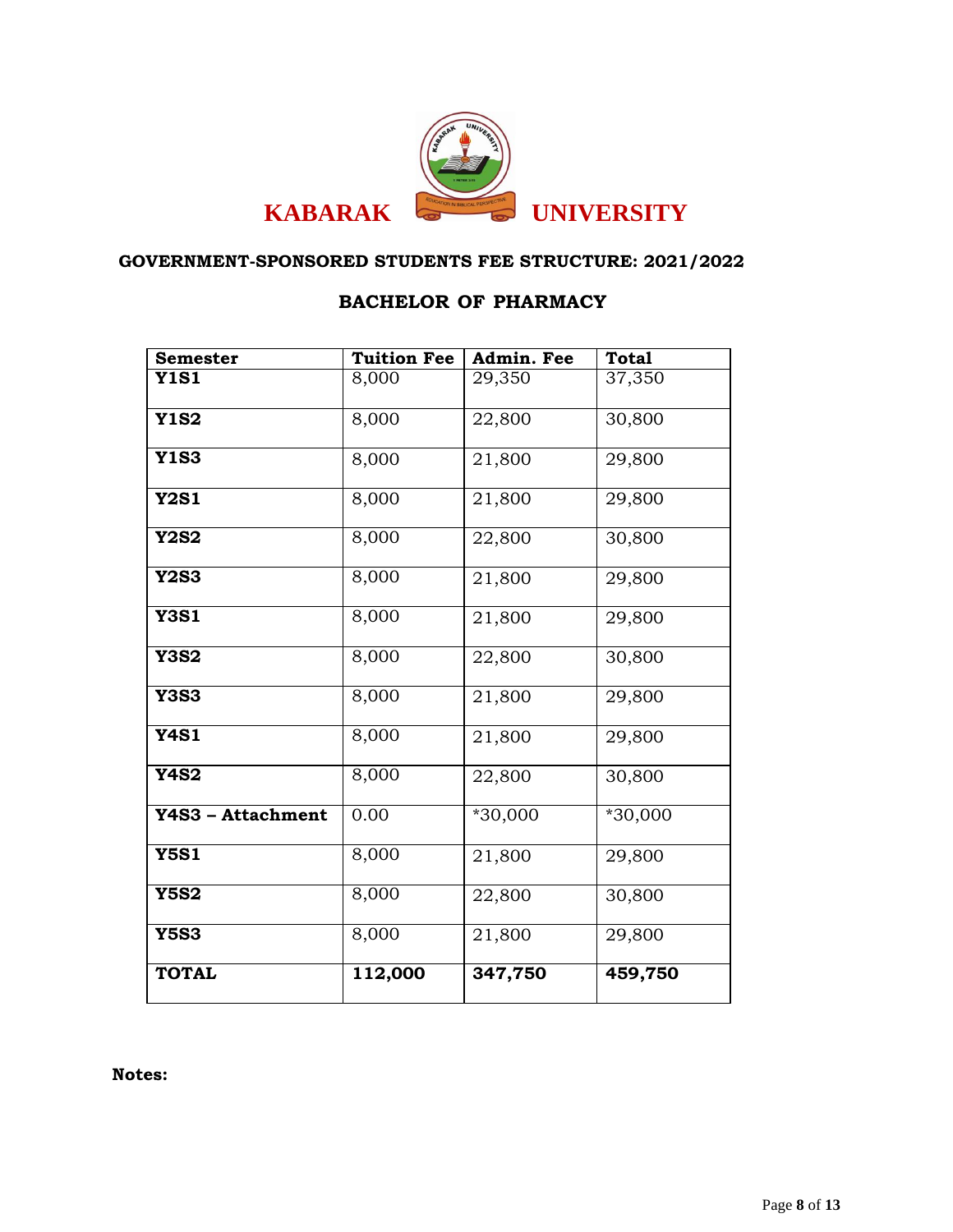- 1) Tuition and administrative fees are payable by the student to the University.
- 2) Administrative fee does not include accommodation and catering expenses.

# **Other Charges**

- 1) Kabarak University Partners Association (KUPA) fee (Kshs. 1,000) is payable once every calendar year and is not part of the Administrative fee.
- 2) Per unit charge Kshs. 10,000 is payable by the student to the University. This is applicable if the student registers a retake for the unit.
- 3) Graduation Fee Kshs. 6,500 payable in the last semester before graduation.

# **Students Initiated Associations**

The rates for the following fees are voluntarily set by the students out of their own initiatives:

 Students in the School of Pharmacy shall pay an additional Kshs 1,000.00 for Kabarak University Pharmacy Students Association (KUPSA) – Payable every semester.

# **The University reserves the right to adjust fees from time to time.**

## *Kabarak University Moral Code*

As members of Kabarak University family, we purpose at all times and in all places, to set apart in one's heart, Jesus as Lord. (1 Peter 3:15)

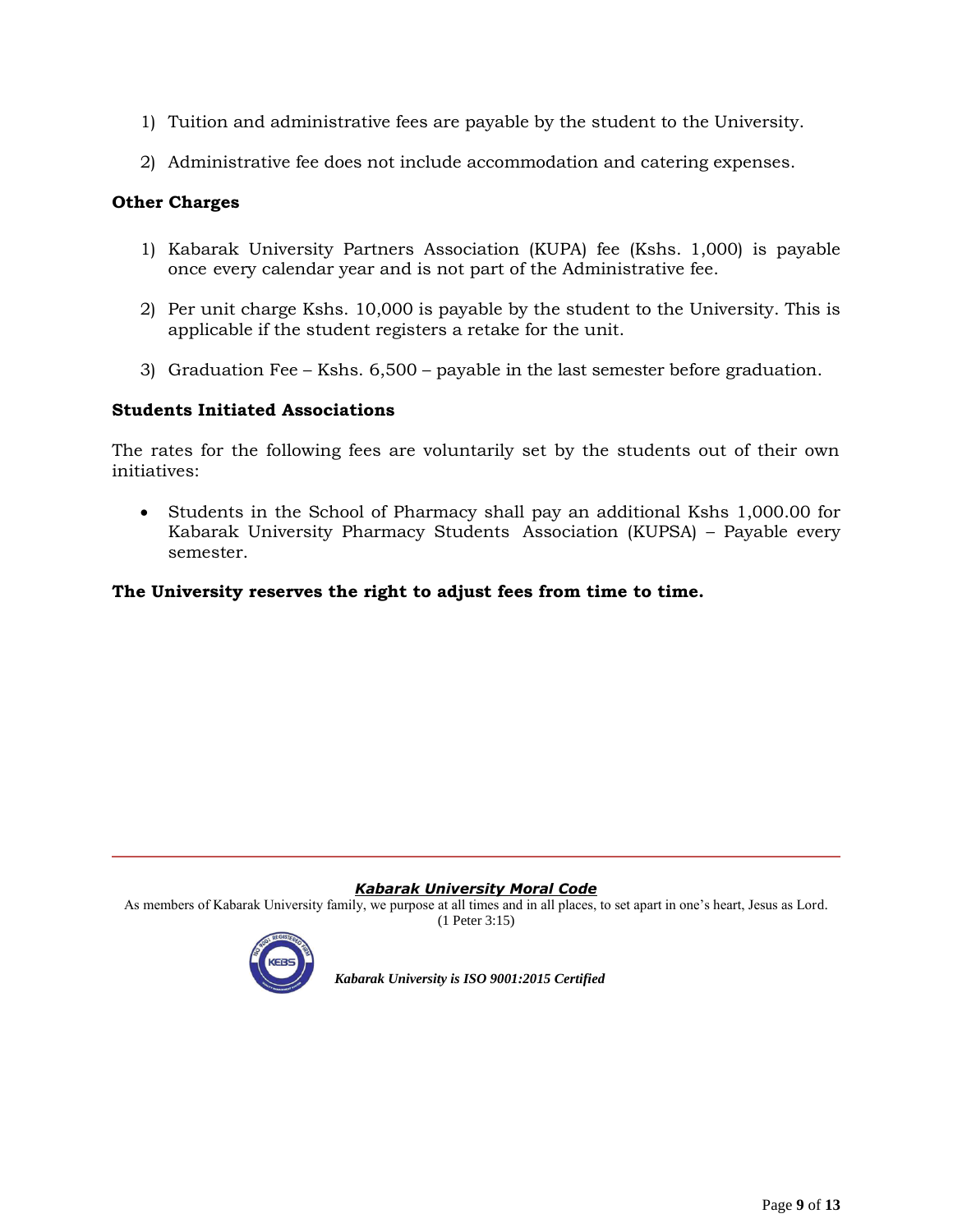

| <b>Semester</b>          | <b>Tuition Fee</b> | Admin. Fee          | <b>Total</b> |
|--------------------------|--------------------|---------------------|--------------|
| <b>Y1S1</b>              | 8,000              | 28,350              | 36,350       |
| <b>Y1S2</b>              | 8,000              | 21,800              | 29,800       |
| <b>Y2S1</b>              | 8,000              | 20,800              | 28,800       |
| <b>Y2S2</b>              | 8,000              | 20,800              | 28,800       |
| <b>First Attachment</b>  | 0.00               | 12,000              | 12,000       |
| <b>Y3S1</b>              | 8,000              | 21,800              | 29,800       |
| <b>Y3S2</b>              | 8,000              | 20,800              | 28,800       |
| <b>Y4S1</b>              | 8,000              | $\overline{2}1,800$ | 29,800       |
| <b>Y4S2</b>              | 8,000              | 20,800              | 28,800       |
| <b>Second Attachment</b> | 0.00               | 12,000              | 12,000       |
| <b>TOTAL</b>             | 64,000             | 200,950             | 264,950      |

# **BACHELOR OF SCIENCE IN ENVIRONMENTAL HEALTH**

## **Notes:**

- 1) Tuition and administrative fees are payable by the student to the University.
- 2) Administrative fee does not include accommodation and catering expenses.

# **Other Charges**

1) Kabarak University Partners Association (KUPA) fee (Kshs. 1,000) is payable once every calendar year and is not part of the Administrative fee.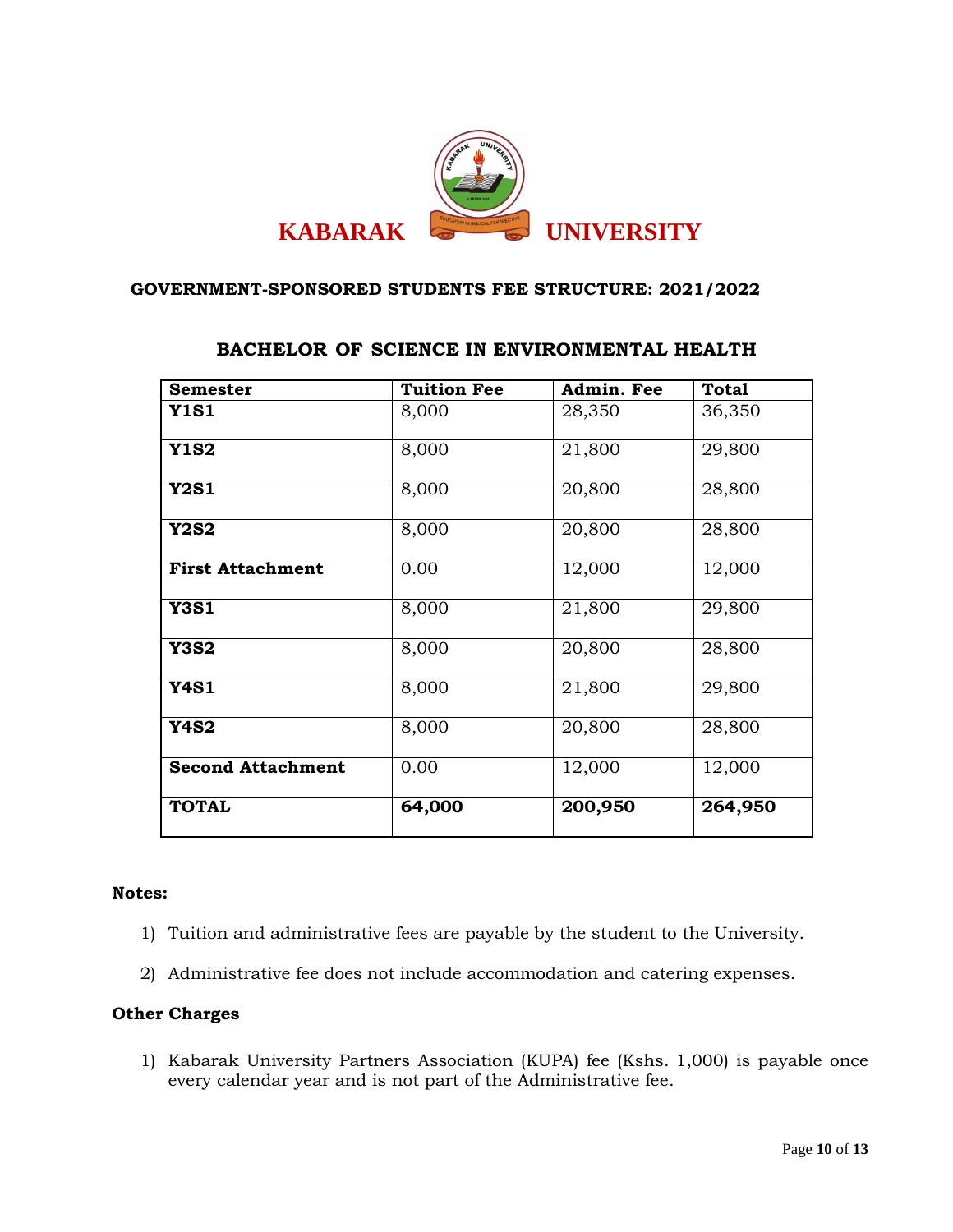- 2) Per unit charge Kshs. 10,000 is payable by the student to the University. This is applicable if the student registers a retake for the unit.
- 8) Graduation Fee Kshs. 6,500 payable in the last semester before graduation.

# **The University reserves the right to adjust fees from time to time.**

#### *Kabarak University Moral Code*

As members of Kabarak University family, we purpose at all times and in all places, to set apart in one's heart, Jesus as Lord. (1 Peter 3:15)

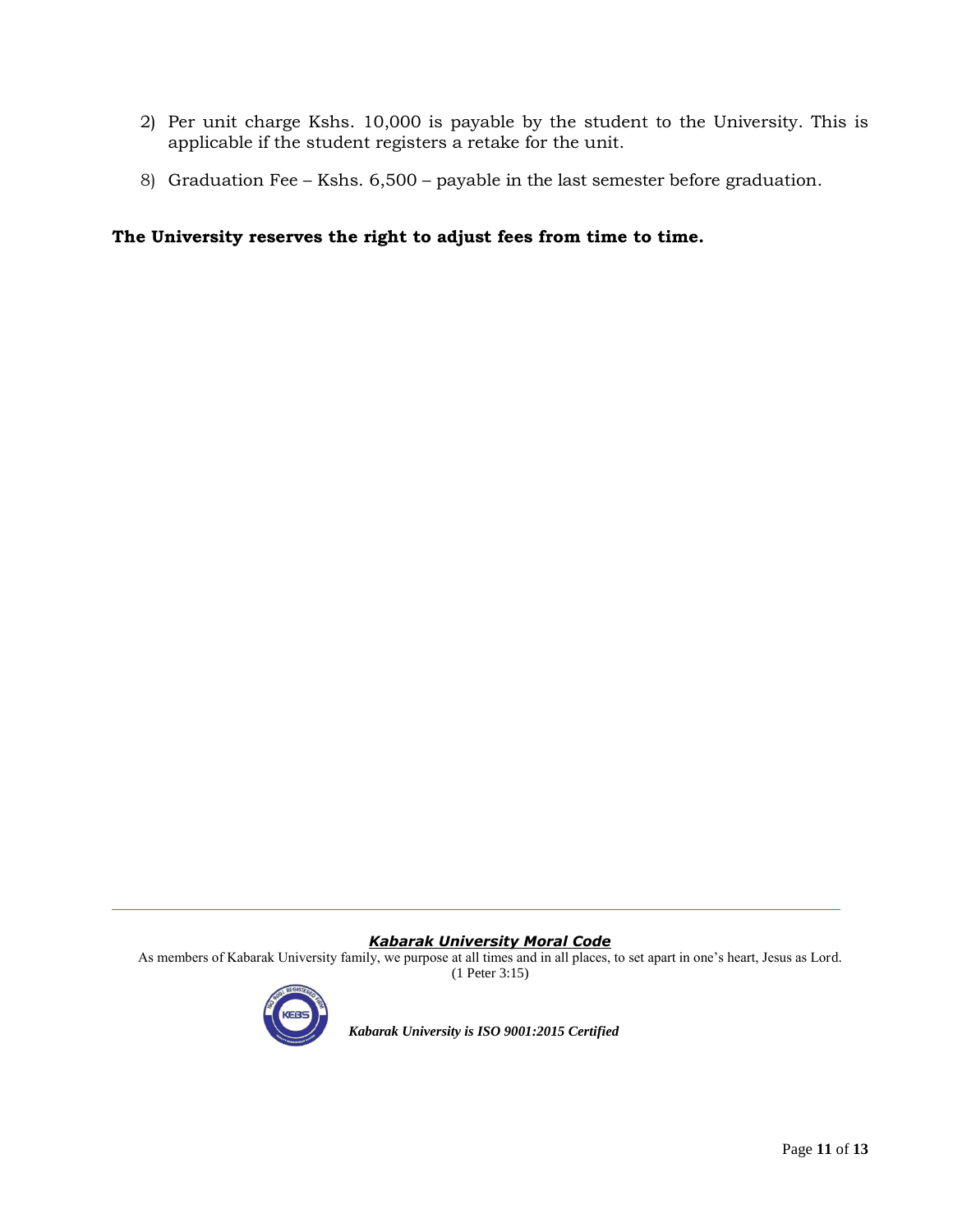

# **BACHELOR OF SCIENCE IN HUMAN NUTRITION AND DIETETICS**

| <b>Semester</b>                    | <b>Tuition Fee</b> | Admin. Fee | <b>Total</b> |
|------------------------------------|--------------------|------------|--------------|
| <b>Y1S1</b>                        | 8,000              | 28,350     | 36,350       |
| <b>Y1S2</b>                        | 8,000              | 21,800     | 29,800       |
| <b>Y2S1</b>                        | 8,000              | 20,800     | 28,800       |
| <b>Y2S2</b>                        | 8,000              | 21,800     | 29,800       |
| <b>Y3S1</b>                        | 8,000              | 20,800     | 28,800       |
| <b>Y3S2</b>                        | 8,000              | 21,800     | 29,800       |
| <b>Y4S1</b>                        | 8,000              | 20,800     | 28,800       |
| <b>Y4S2</b>                        | 8,000              | 21,800     | 29,800       |
| Y4S3 - (Clinical<br>Practicum fee) | 0.00               | 15,000     | 15,000       |
| <b>TOTAL</b>                       | 64,000             | 192,950    | 256,950      |

#### **Notes:**

- 1) Tuition and administrative fees are payable by the student to the University.
- 2) Administrative fee does not include accommodation and catering expenses.

## **Other Charges**

- 1) Kabarak University Partners Association (KUPA) fee (Kshs. 1,000) is payable once every calendar year and is not part of the Administrative fee.
- 2) Graduation Fee Kshs. 6,500 payable in the last semester before graduation.
- 3) Clinical Practicum fee Kshs. 15,000 per semester from Year 3 Semester 1 up to Year 4 Semester 3.

## **The University reserves the right to adjust fees from time to time.**